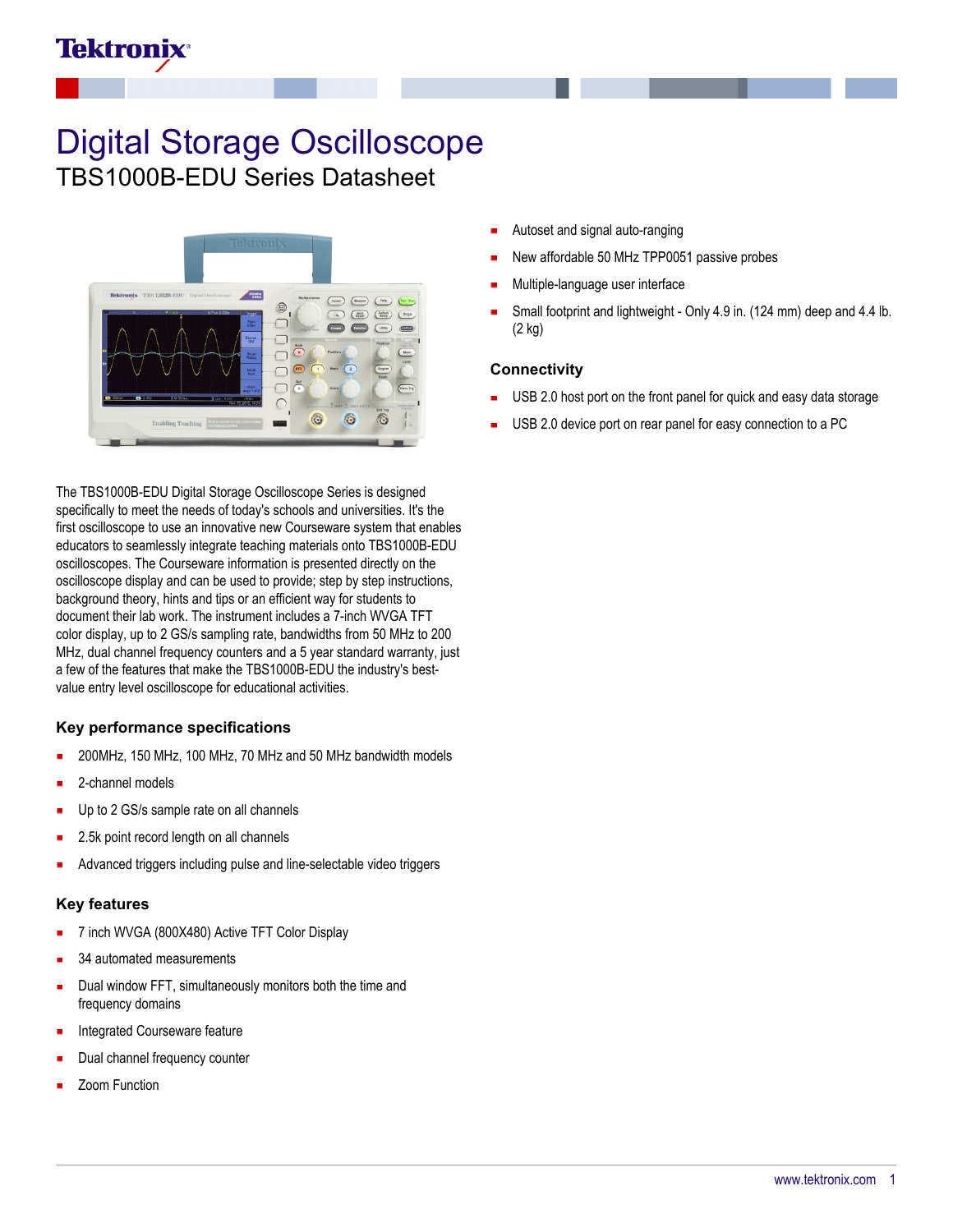## **Seeing signal details**

To properly analyze signals you need to make sure that you can see them in enough detail. The TBS1000B-EDU comes standard with a 7-inch high resolution TFT display for a clear view of all of your signals and critical on screen information. The instrument is further enhanced by a user interface inspired by the award winning Tektronix MSO/DPO series of instruments. The interface is easy to use, provides quick access to all of the oscilloscope functions and includes a high resolution "Pan & Zoom" feature enabling you to see even more signal details of up to 10 times normal resolution.



The zoom function shows details in an event of up to 10X the normal view.

## **Digital precision for accurate measurements**

With up to 200 MHz bandwidth, 2 GS/s maximum sample rate and 3% vertical measurement accuracy the oscilloscope allows you to see all of your signals details. With the Tektronix proprietary sampling technology there are no compromises, you will get the stated real-time sampling rate on all channels, all the time with at least 10X oversampling. The sampling performance is not reduced when changing horizontal settings or when using multiple channels, enabling you to see the true characteristics of your signals.



See all the details other oscilloscopes might miss with Tektronix proprietary digital realtime sampling.

# **Critical tools for troubleshooting your device**

The TBS1000B-EDU oscilloscope enables students to learn about the advanced triggers used to debug today's complex circuitry. Standard rising or falling edge, pulse width and video trigger set-ups will allow students to quickly isolate signals of interest and investigate alternative triggering options using the flexible trigger set-up menus.



The pulse trigger function can easily capture critical events.

Once signals are captured, the TBS1000B-EDU offers advanced math and measurement capabilities making it easy to evaluate signal quality . Users can quickly add, subtract and multiply waveforms or use any one of 34 automated measurements to quickly and reliably calculate important signal characteristics such as frequency, rise time or overshoot.



Quickly analyze signals with the standard 34 automated measurements.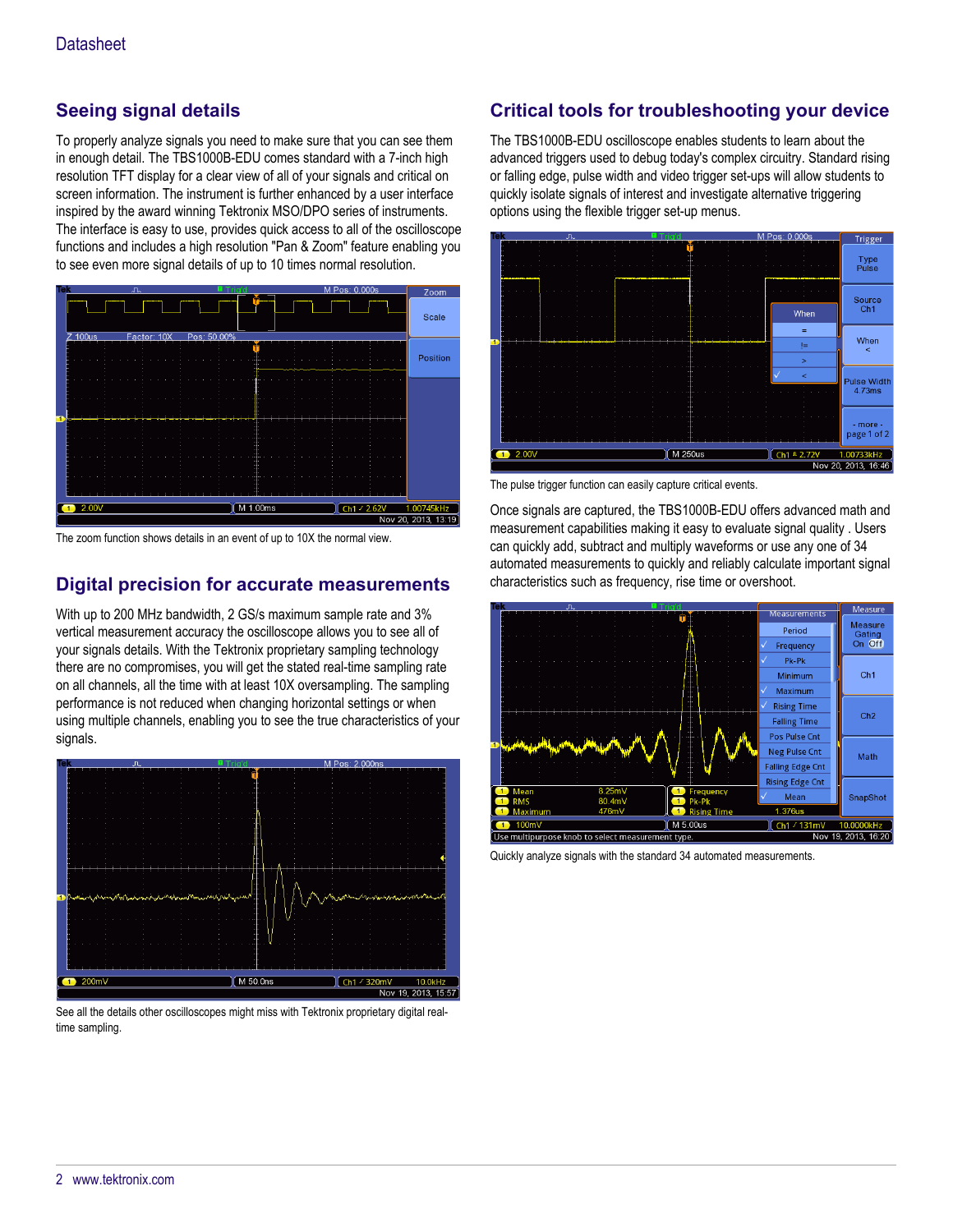For advanced frequency analysis, a dedicated front panel button provides quick access to the FFT function that can show both frequency and time domain waveforms simultaneously, providing the student with a convenient way to understand the relationship between their signals and the FFT results.



Quickly perform an FFT with a dedicated front panel button.

To further enhance the teaching process, the oscilloscopes "Autoset" function can be disabled. For those beginning labs where it is important for a student to learn the basic operation of the oscilloscope, disabling Autoset will help them apply their knowledge of an oscilloscope's operation instead of taking shortcuts with the Autoset button. This feature is password controlled so Autoset can be disabled or enabled by accessing the Autoset screen in the Utility menu.



The "Autoset" function can be disabled or enabled by entering a password in the Utility menu.

The TBS1000B-EDU also comes with built-in dual channel frequency counters. Independent control of each counter's trigger level provides an easy way to monitor two different signal frequencies simultaneously.



Dual channel - 6 digit frequency counters come standard with all TBS1000B-EDU models.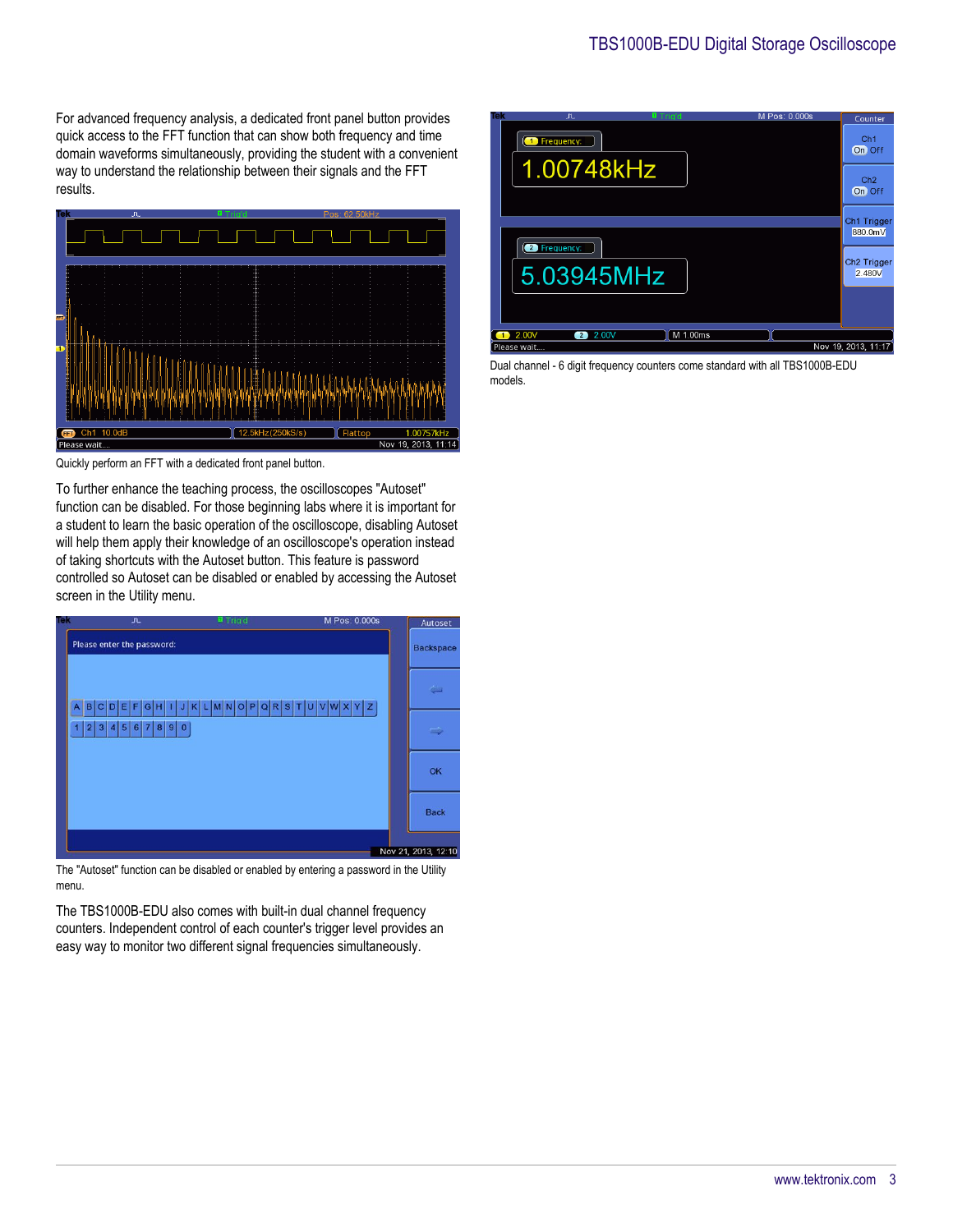

## **Courseware feature**

The innovative Courseware feature sets up an education ecosystem by combining powerful PC Course Editor software with the TBS1000B-EDU instruments and a Courseware landing page. The new feature gives educators the ability to create lab descriptions and instructions and then upload the material directly onto a TBS1000B-EDU oscilloscope. Existing labs can be modified with content that directly supports recent lectures or explores new ideas discovered in class discussions. Students can perform their lab work directly on the oscilloscope and record their progress in a report file consisting of oscilloscope screen captures. Courseware materials can easily be shared between different labs, professors at the same institution or even between educators from around the world. The Tektronix Courseware Web Page is set up to make it easy for educators to share their own course material or get inspired by reviewing new and interesting ideas from their peers.

## **PC Course Editor software**

It all starts with the PC Courseware editor tool. This Windows based application provides the framework in which the courseware is developed. With simple Windows tools instructors can create new labs or edit existing labs using text, images, formulas or tables. A profile signature can also be created that identifies the professor, class or school.

The basic building block of the Courseware content is the Lab section. An overview, equipment set-ups, theory discussions and step by step instructions can all be included in this section. When the labs are completed a course can be created. In general, a course is made up of several labs with related topics, for example a basic digital course may consist of lab topics that include; "Basic Boolean Logic", "Simple AND & OR Gates", "Clocks", "Metastable Devices", "Memory Devices", etc. Individual Labs can be shared among multiple courses enabling professors to cater course material to a specific audience. Once all of the courses are defined a package/workspace file is created which contains all of the courses with their related labs and enables the content to be uploaded onto a TBS1000B-EDU oscilloscope.

To accommodate regional differences the Courseware PC software and the help wizard support is available in 11 different languages.

| <b>Create</b><br>A Kat<br>@ AddRemove<br><dr create<br="">30 Dalaba<br/>X Delete<br/>T : Export as PDF<br/>Size Name<br/><b>Date Created</b><br/><b>Author</b><br/><b>Notes</b><br/>Date Created<br/>Amplitudebleas1<br/>Measurement of Min and Max amplitude of a signal<br/><b>Mukesh Soni</b><br/>10/08/2013<br/>10/08/2013<br/>- ScopeTutonalWithAFG<br/>10/08/2013<br/>Measurement of Mean and PX-PX value<br/>AmplifixdeMeas2<br/>Mukesh Soni<br/>10/08/2013<br/>AmplifudeMeas3<br/>а<br/>10/08/2013<br/>AmplificdeMeas3<br/>Mukesh Soni<br/>10082013<br/>AmplifudeMeas2<br/>10/08/2013<br/>EdgeTriggering<br/>Mukesh Soni<br/>10/24/2013<br/>Signal acquisition and triggering of signal based on sig.<br/>л<br/>AmplifludeMeas1<br/>10/08/2013<br/>Mukesh Soni<br/>PeriodFreqMeas<br/>10/24/2013<br/>Measurement of PERIOD and FREQUENCY of a given<br/>11/21/2013<br/><b>PhaseDelasMeas</b><br/><b>Mukesh Soni</b><br/>10/24/2013<br/>Phase and Delay measurement between two signals<br/>- Ill Measurement - 51.abs<br/>11/21/2013<br/><b>TonToffDut/Meas</b><br/>Mukesh Soni<br/>10/24/2013<br/>Measurement of on-time (T_on), off-time (T_off) and dut.<br/>TonToffDutyMeas<br/>10/24/2013<br/>RiseFalTimeMeas<br/><b>Mukesh Soni</b><br/>10/24/2013<br/>Measurement of rise and fall time for the rising / falling<br/>RiseFallTimeMeas<br/>10/24/2013<br/><b>PhaseDelaiMeas</b><br/>10/24/2013<br/>PeriodFreatMeas<br/>10/24/2013<br/>EdgeTriggering<br/>10/24/2013<br/>E2 Import<br/><b>ISF</b> Export<br/>Course<br/>@ AddRemove<br/>X Delete<br/><dr create<br="">Author<br/>Date Created<br/>Notes<br/>Name<br/>AmplitudeMeas3<br/><b>Mukesh Soni</b><br/>Measurement of RMS and Cycle RMS value for captu.<br/>10/08/2013<br/>AmplitudeMeas2<br/>Mulash Soni<br/>Measurement of Mean and Px-Pk value<br/>10/08/2013<br/>AmplitudeMeas1<br/>Mukesh Soni<br/>10/08/2013<br/>Measurement of Min and Max amplitude of a signal<br/>Measurement - 5 Labs<br/>Mullesh Soni<br/>11/21/2013<br/>×<br/><math>\overline{a}</math><br/>Measurement of on-time (T_on), off-time (T_off) and<br/><b>TonToffDutyMeas</b><br/>Mukesh Soni<br/>10/24/2013</dr></dr> | Package | <b>PILab</b> |  |  |                                                      |
|------------------------------------------------------------------------------------------------------------------------------------------------------------------------------------------------------------------------------------------------------------------------------------------------------------------------------------------------------------------------------------------------------------------------------------------------------------------------------------------------------------------------------------------------------------------------------------------------------------------------------------------------------------------------------------------------------------------------------------------------------------------------------------------------------------------------------------------------------------------------------------------------------------------------------------------------------------------------------------------------------------------------------------------------------------------------------------------------------------------------------------------------------------------------------------------------------------------------------------------------------------------------------------------------------------------------------------------------------------------------------------------------------------------------------------------------------------------------------------------------------------------------------------------------------------------------------------------------------------------------------------------------------------------------------------------------------------------------------------------------------------------------------------------------------------------------------------------------------------------------------------------------------------------------------------------------------------------------------------------------------------------------------------------------------------------------------------------------------------------------------------------------------------------------|---------|--------------|--|--|------------------------------------------------------|
| Name                                                                                                                                                                                                                                                                                                                                                                                                                                                                                                                                                                                                                                                                                                                                                                                                                                                                                                                                                                                                                                                                                                                                                                                                                                                                                                                                                                                                                                                                                                                                                                                                                                                                                                                                                                                                                                                                                                                                                                                                                                                                                                                                                                   |         |              |  |  | $\alpha$                                             |
| . Il ScopeTutotalWithAFG<br><b>A MEASUREMENT</b><br>$\leftarrow$                                                                                                                                                                                                                                                                                                                                                                                                                                                                                                                                                                                                                                                                                                                                                                                                                                                                                                                                                                                                                                                                                                                                                                                                                                                                                                                                                                                                                                                                                                                                                                                                                                                                                                                                                                                                                                                                                                                                                                                                                                                                                                       |         |              |  |  |                                                      |
|                                                                                                                                                                                                                                                                                                                                                                                                                                                                                                                                                                                                                                                                                                                                                                                                                                                                                                                                                                                                                                                                                                                                                                                                                                                                                                                                                                                                                                                                                                                                                                                                                                                                                                                                                                                                                                                                                                                                                                                                                                                                                                                                                                        |         |              |  |  |                                                      |
|                                                                                                                                                                                                                                                                                                                                                                                                                                                                                                                                                                                                                                                                                                                                                                                                                                                                                                                                                                                                                                                                                                                                                                                                                                                                                                                                                                                                                                                                                                                                                                                                                                                                                                                                                                                                                                                                                                                                                                                                                                                                                                                                                                        |         |              |  |  |                                                      |
|                                                                                                                                                                                                                                                                                                                                                                                                                                                                                                                                                                                                                                                                                                                                                                                                                                                                                                                                                                                                                                                                                                                                                                                                                                                                                                                                                                                                                                                                                                                                                                                                                                                                                                                                                                                                                                                                                                                                                                                                                                                                                                                                                                        |         |              |  |  | Measurement of RMS and Cycle RMS value for captured. |
|                                                                                                                                                                                                                                                                                                                                                                                                                                                                                                                                                                                                                                                                                                                                                                                                                                                                                                                                                                                                                                                                                                                                                                                                                                                                                                                                                                                                                                                                                                                                                                                                                                                                                                                                                                                                                                                                                                                                                                                                                                                                                                                                                                        |         |              |  |  |                                                      |
|                                                                                                                                                                                                                                                                                                                                                                                                                                                                                                                                                                                                                                                                                                                                                                                                                                                                                                                                                                                                                                                                                                                                                                                                                                                                                                                                                                                                                                                                                                                                                                                                                                                                                                                                                                                                                                                                                                                                                                                                                                                                                                                                                                        |         |              |  |  |                                                      |
|                                                                                                                                                                                                                                                                                                                                                                                                                                                                                                                                                                                                                                                                                                                                                                                                                                                                                                                                                                                                                                                                                                                                                                                                                                                                                                                                                                                                                                                                                                                                                                                                                                                                                                                                                                                                                                                                                                                                                                                                                                                                                                                                                                        |         |              |  |  |                                                      |
|                                                                                                                                                                                                                                                                                                                                                                                                                                                                                                                                                                                                                                                                                                                                                                                                                                                                                                                                                                                                                                                                                                                                                                                                                                                                                                                                                                                                                                                                                                                                                                                                                                                                                                                                                                                                                                                                                                                                                                                                                                                                                                                                                                        |         |              |  |  |                                                      |
|                                                                                                                                                                                                                                                                                                                                                                                                                                                                                                                                                                                                                                                                                                                                                                                                                                                                                                                                                                                                                                                                                                                                                                                                                                                                                                                                                                                                                                                                                                                                                                                                                                                                                                                                                                                                                                                                                                                                                                                                                                                                                                                                                                        |         |              |  |  |                                                      |
|                                                                                                                                                                                                                                                                                                                                                                                                                                                                                                                                                                                                                                                                                                                                                                                                                                                                                                                                                                                                                                                                                                                                                                                                                                                                                                                                                                                                                                                                                                                                                                                                                                                                                                                                                                                                                                                                                                                                                                                                                                                                                                                                                                        |         |              |  |  |                                                      |
|                                                                                                                                                                                                                                                                                                                                                                                                                                                                                                                                                                                                                                                                                                                                                                                                                                                                                                                                                                                                                                                                                                                                                                                                                                                                                                                                                                                                                                                                                                                                                                                                                                                                                                                                                                                                                                                                                                                                                                                                                                                                                                                                                                        |         |              |  |  |                                                      |
|                                                                                                                                                                                                                                                                                                                                                                                                                                                                                                                                                                                                                                                                                                                                                                                                                                                                                                                                                                                                                                                                                                                                                                                                                                                                                                                                                                                                                                                                                                                                                                                                                                                                                                                                                                                                                                                                                                                                                                                                                                                                                                                                                                        |         |              |  |  |                                                      |
|                                                                                                                                                                                                                                                                                                                                                                                                                                                                                                                                                                                                                                                                                                                                                                                                                                                                                                                                                                                                                                                                                                                                                                                                                                                                                                                                                                                                                                                                                                                                                                                                                                                                                                                                                                                                                                                                                                                                                                                                                                                                                                                                                                        |         |              |  |  |                                                      |
|                                                                                                                                                                                                                                                                                                                                                                                                                                                                                                                                                                                                                                                                                                                                                                                                                                                                                                                                                                                                                                                                                                                                                                                                                                                                                                                                                                                                                                                                                                                                                                                                                                                                                                                                                                                                                                                                                                                                                                                                                                                                                                                                                                        |         |              |  |  |                                                      |
|                                                                                                                                                                                                                                                                                                                                                                                                                                                                                                                                                                                                                                                                                                                                                                                                                                                                                                                                                                                                                                                                                                                                                                                                                                                                                                                                                                                                                                                                                                                                                                                                                                                                                                                                                                                                                                                                                                                                                                                                                                                                                                                                                                        |         |              |  |  |                                                      |
|                                                                                                                                                                                                                                                                                                                                                                                                                                                                                                                                                                                                                                                                                                                                                                                                                                                                                                                                                                                                                                                                                                                                                                                                                                                                                                                                                                                                                                                                                                                                                                                                                                                                                                                                                                                                                                                                                                                                                                                                                                                                                                                                                                        |         |              |  |  |                                                      |
|                                                                                                                                                                                                                                                                                                                                                                                                                                                                                                                                                                                                                                                                                                                                                                                                                                                                                                                                                                                                                                                                                                                                                                                                                                                                                                                                                                                                                                                                                                                                                                                                                                                                                                                                                                                                                                                                                                                                                                                                                                                                                                                                                                        |         |              |  |  |                                                      |
|                                                                                                                                                                                                                                                                                                                                                                                                                                                                                                                                                                                                                                                                                                                                                                                                                                                                                                                                                                                                                                                                                                                                                                                                                                                                                                                                                                                                                                                                                                                                                                                                                                                                                                                                                                                                                                                                                                                                                                                                                                                                                                                                                                        |         |              |  |  |                                                      |
|                                                                                                                                                                                                                                                                                                                                                                                                                                                                                                                                                                                                                                                                                                                                                                                                                                                                                                                                                                                                                                                                                                                                                                                                                                                                                                                                                                                                                                                                                                                                                                                                                                                                                                                                                                                                                                                                                                                                                                                                                                                                                                                                                                        |         |              |  |  |                                                      |
|                                                                                                                                                                                                                                                                                                                                                                                                                                                                                                                                                                                                                                                                                                                                                                                                                                                                                                                                                                                                                                                                                                                                                                                                                                                                                                                                                                                                                                                                                                                                                                                                                                                                                                                                                                                                                                                                                                                                                                                                                                                                                                                                                                        |         |              |  |  |                                                      |
|                                                                                                                                                                                                                                                                                                                                                                                                                                                                                                                                                                                                                                                                                                                                                                                                                                                                                                                                                                                                                                                                                                                                                                                                                                                                                                                                                                                                                                                                                                                                                                                                                                                                                                                                                                                                                                                                                                                                                                                                                                                                                                                                                                        |         |              |  |  |                                                      |
|                                                                                                                                                                                                                                                                                                                                                                                                                                                                                                                                                                                                                                                                                                                                                                                                                                                                                                                                                                                                                                                                                                                                                                                                                                                                                                                                                                                                                                                                                                                                                                                                                                                                                                                                                                                                                                                                                                                                                                                                                                                                                                                                                                        |         |              |  |  |                                                      |
|                                                                                                                                                                                                                                                                                                                                                                                                                                                                                                                                                                                                                                                                                                                                                                                                                                                                                                                                                                                                                                                                                                                                                                                                                                                                                                                                                                                                                                                                                                                                                                                                                                                                                                                                                                                                                                                                                                                                                                                                                                                                                                                                                                        |         |              |  |  |                                                      |

The Courseware PC interface uses Labs to build courses. The courses are then used to build packages which are uploaded to the oscilloscope.

#### **The oscilloscope courseware features**

When the workspace file is loaded onto an instrument, students can easily access the content by using the dedicated "Course" button located on the front panel. Using the oscilloscopes soft keys and the multipurpose knob, students can access up to 8 courses which can have up to 30 labs each. To accommodate situations where and instrument is used for several classes, up to 100 MB of course material can be stored on the oscilloscope. Once a lab is chosen, the student is able to review the overview section, perform the lab using the step-by-step procedure, collect data, check & save the data results and generate reports that show the waveforms created for each step in the procedure. And all of this work can be done directly on the oscilloscope.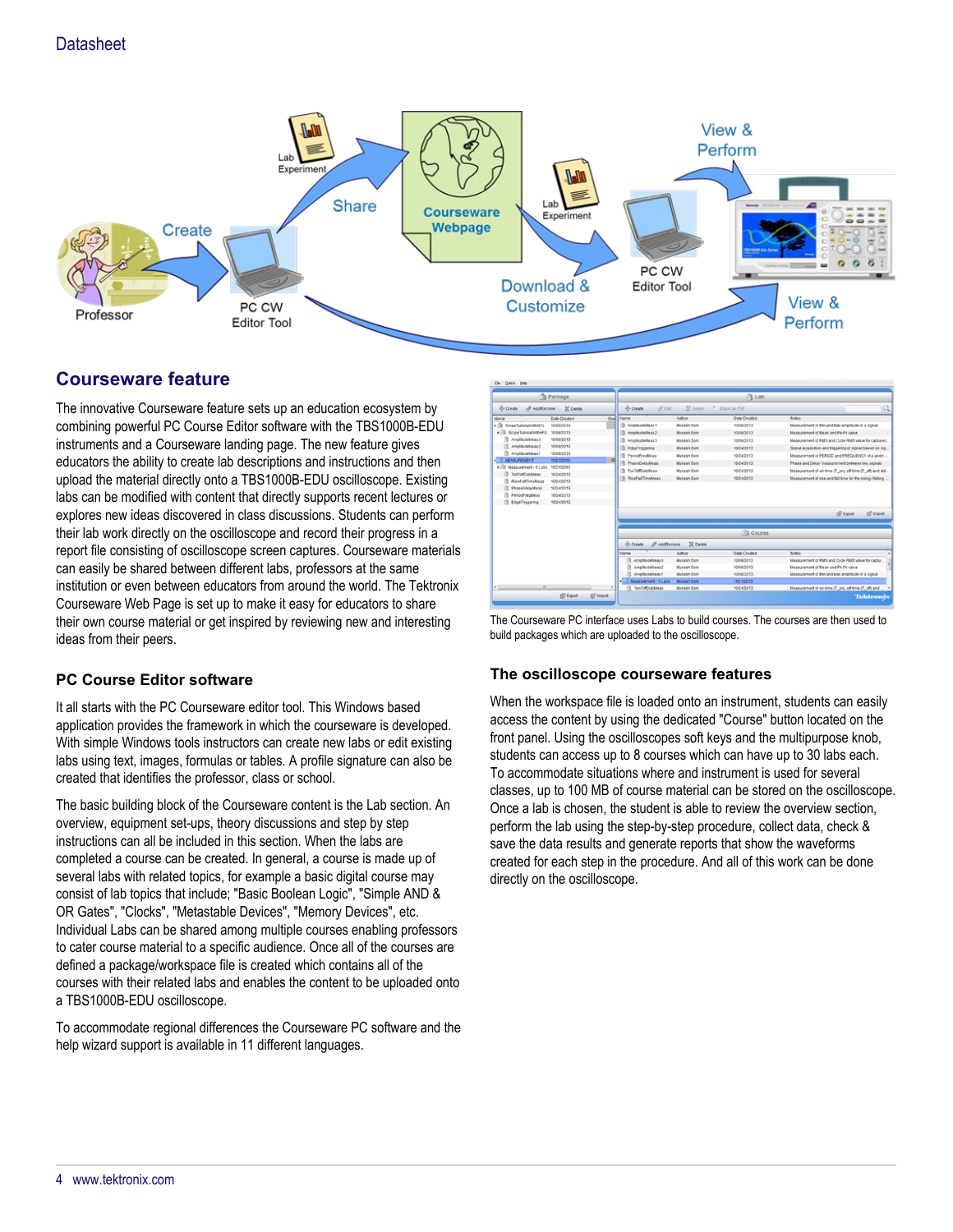

The Courseware menus accessed by the oscilloscope soft keys provide easy access to all of the Courseware features.

#### **Tektronix Courseware landing page**

To help educators find new and interesting ideas for creating content for their labs Tektronix has created a Courseware Web page. At this site, users can download and customize relevant course material or upload material to share their own labs with peers. The site also contains a comprehensive search engine that allows visitors to search for labs by key word, author, category, topic and/or language. Although registration for the site is required, once registered, users are able to download or upload material and they will also be able to comment on material that they've used.



Sed ut perspiciatis unde omnis iste natus error sit voluptatem accusantium doloremque laudantium, totam rem aperiam, eaque ipsa quae ab il experience and the distance of the control of the computation decomments concerning a decembent product of the<br>architecto beatae vitae dicta sunt explicable. Nemo enim ipsam voluptatem quia voluptas sit aspernatur aut odit

A powerful search engine makes is easy to find material of interest.

## **Designed to make your work easy**

The TBS1000B-EDU series oscilloscopes are designed with the ease of use and familiar operation you have come to expect from Tektronix.

#### **Intuitive operation**

The intuitive user interface with dedicated per-channel vertical controls, zoom/magnifier button and convenient access to functions using the oscilloscope's soft keys and multi-purpose knob make these instruments easy to use, reducing learning time and increasing efficiency.

#### **Help when you need it where you need it**



The context-sensitive help system provides important information specific to the task you are working on.

The built-in Help menu provides you with important information about your oscilloscope's features and functions. Help is provided in the same languages as the user interface.

## **Performance you can count on**

In addition to industry-leading service and support, every TBS1000B-EDU series oscilloscope comes backed with a standard 5-year warranty.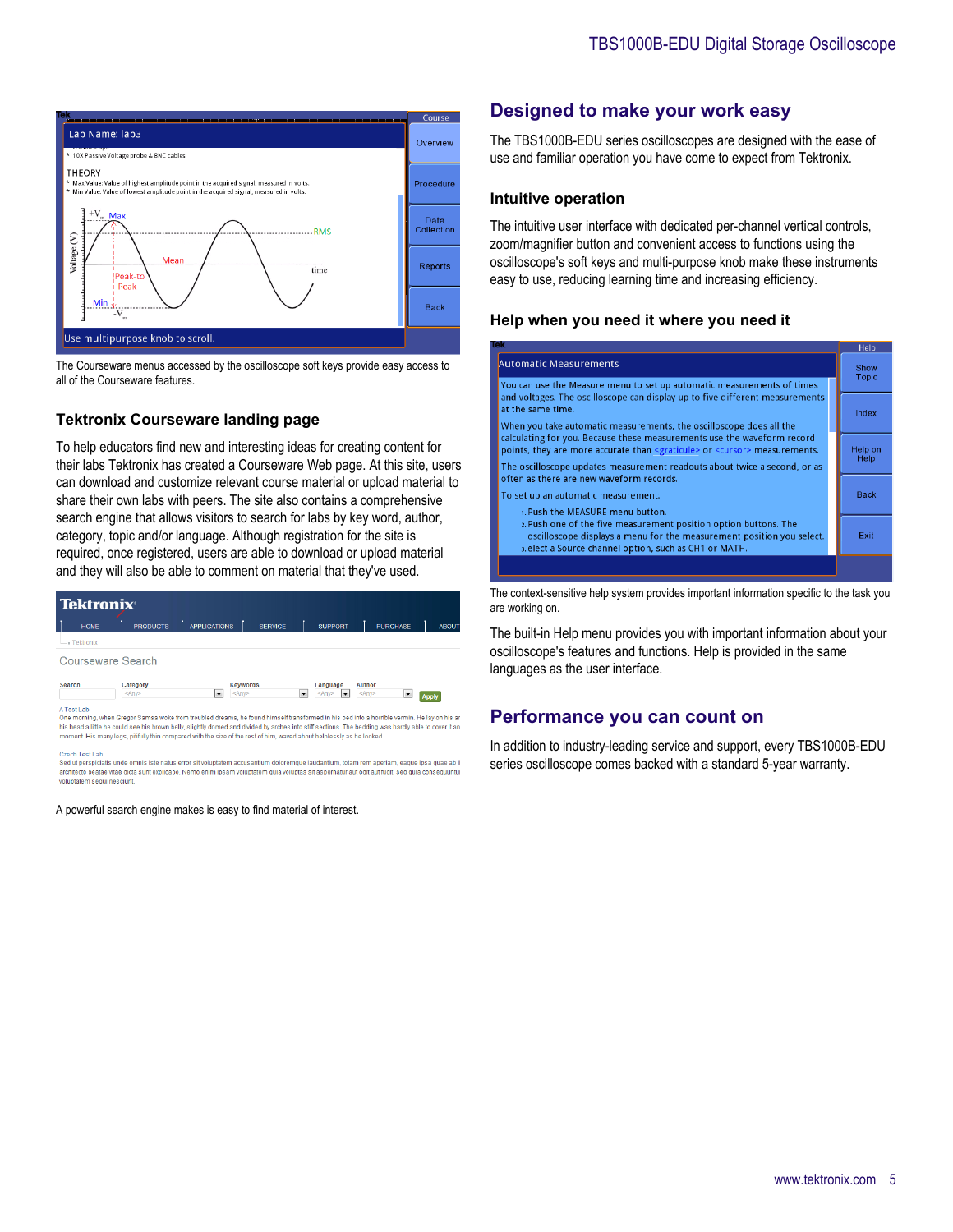# **Specifications**

All specifications apply to all models unless noted otherwise.

#### **Model overview**

|                             | TBS1052B-EDU                  | TBS1072B-EDU | TBS1102B-EDU | <b>TBS1152B-EDU</b> | <b>TBS1202B-EDU</b> |
|-----------------------------|-------------------------------|--------------|--------------|---------------------|---------------------|
| <b>Bandwidth</b>            | 50 MHz                        | 70 MHz       | 100 MHz      | 150 MHz             | 200 MHz             |
| Channels                    | <u>.</u>                      |              |              |                     |                     |
| Sample rate on each channel | $1.0$ GS/s                    | $1.0$ GS/s   | $2.0$ GS/s   | $2.0$ GS/s          | $2.0$ GS/s          |
| Record length               | 2.5k points at all-time bases |              |              |                     |                     |

## **Vertical system – Analog channels**

| <b>Vertical resolution</b> | 8 bits                                                                                                          |
|----------------------------|-----------------------------------------------------------------------------------------------------------------|
| Input sensitivity range    | 2 mV to 5 V/div on all models with calibrated fine adjustment                                                   |
| DC gain accuracy           | $\pm 3\%$ , from 10 mV/div to 5 V/div                                                                           |
| Maximum input voltage      | 300 V <sub>RMS</sub> CAT II; derated at 20 dB/decade above 100 kHz to 13 V <sub>p-p</sub> AC at 3 MHz and above |
| Offset range               | 2 mV to 200 mV/div: ±1.8 V                                                                                      |
|                            | >200 mV to 5 V/div: ±45 V                                                                                       |
| <b>Bandwidth limit</b>     | 20 MHz                                                                                                          |
| Input coupling             | AC, DC, GND                                                                                                     |
| Input impedance            | 1 M $\Omega$ in parallel with 20 pF                                                                             |
| <b>Vertical zoom</b>       | Vertically expand or compress a live or stopped waveform                                                        |

## **Horizontal system — Analog channels**

| Time base range    | $2.5$ ns to 50 s/div                                       |
|--------------------|------------------------------------------------------------|
| Time base accuracy | 50 ppm                                                     |
| Horizontal zoom    | Horizontally expand or compress a live or stopped waveform |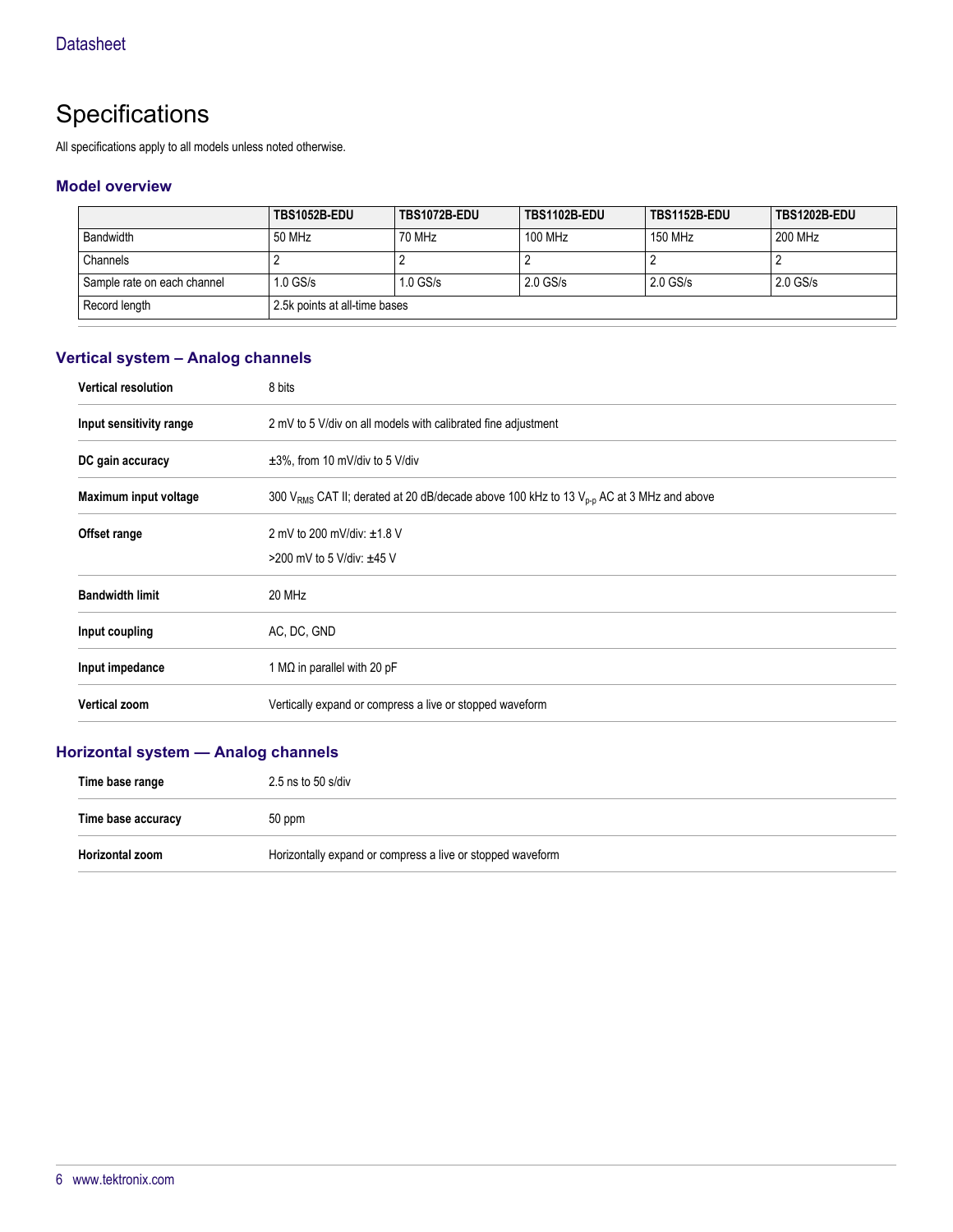## **Input/Output ports**

| <b>GPIB interface</b> | Optional                                                        |
|-----------------------|-----------------------------------------------------------------|
|                       | USB device port on back of instrument supports connection to PC |
| <b>USB</b> interface  | USB host port on front panel supports USB flash drives          |

## **Data storage**

| Nonvolatile storage                         |                                                                                                                      |
|---------------------------------------------|----------------------------------------------------------------------------------------------------------------------|
| Reference waveform display                  | 2.5K point reference waveforms                                                                                       |
| Waveform storage without<br>USB flash drive | 2.5K point                                                                                                           |
| Maximum USB flash drive size                | 64 GB                                                                                                                |
| Waveform storage with USB<br>flash drive    | 96 or more reference waveforms per 8 MB                                                                              |
| <b>Setups without USB flash</b><br>drive    | 10 front-panel setups                                                                                                |
| Setups with USB flash drive                 | 4000 or more front-panel setups per 8 MB                                                                             |
| Screen images with USB flash<br>drive       | 128 or more screen images per 8 MB (the number of images depends on file format selected)                            |
| Save All with USB flash drive               | 12 or more Save All operations per 8 MB                                                                              |
| <b>Course content</b>                       | A single Save All operation creates 3 to 9 files (setup, image, plus one file for each displayed waveform)<br>100 MB |

## **Acquisition system**

| Acquisition modes      |                                                                                                                                                 |
|------------------------|-------------------------------------------------------------------------------------------------------------------------------------------------|
| <b>Peak Detect</b>     | High-frequency and random glitch capture. Captures glitches as narrow as 12 ns (typical) at all time base settings from 5 us/div to<br>50 s/div |
| Sample                 | Sample data only                                                                                                                                |
| Average                | Waveform averaged, selectable: 4, 16, 64, 128                                                                                                   |
| <b>Single Sequence</b> | Use the Single Sequence button to capture a single triggered acquisition sequence                                                               |
| Roll                   | At acquisition time base settings of >100 ms/div                                                                                                |

# **Trigger system**

| External trigger input           | Included on all models                                                                                                                           |  |  |  |
|----------------------------------|--------------------------------------------------------------------------------------------------------------------------------------------------|--|--|--|
| <b>Trigger modes</b>             | Auto, Normal, Single Sequence                                                                                                                    |  |  |  |
| <b>Trigger types</b>             |                                                                                                                                                  |  |  |  |
| Edge (Rising/Falling)            | Conventional level-driven trigger. Positive or negative slope on any channel. Coupling selections: AC, DC, Noise Reject, HF<br>Reject, LF Reject |  |  |  |
| Video                            | Trigger on all lines or individual lines, odd/even or all fields from composite video, or broadcast standards (NTSC, PAL, SECAM)                 |  |  |  |
| <b>Pulse Width (or Glitch)</b>   | Trigger on a pulse width less than, greater than, equal to, or not equal to, a selectable time limit ranging from 33 ns to 10 s                  |  |  |  |
| <b>Trigger source</b>            | Two channel models: CH1, CH2, Ext, Ext/5, AC Line                                                                                                |  |  |  |
| <b>Trigger view</b>              | Displays trigger signal while Trigger View button is depressed.                                                                                  |  |  |  |
| Trigger signal frequency readout | Provides a frequency readout of the trigger source.                                                                                              |  |  |  |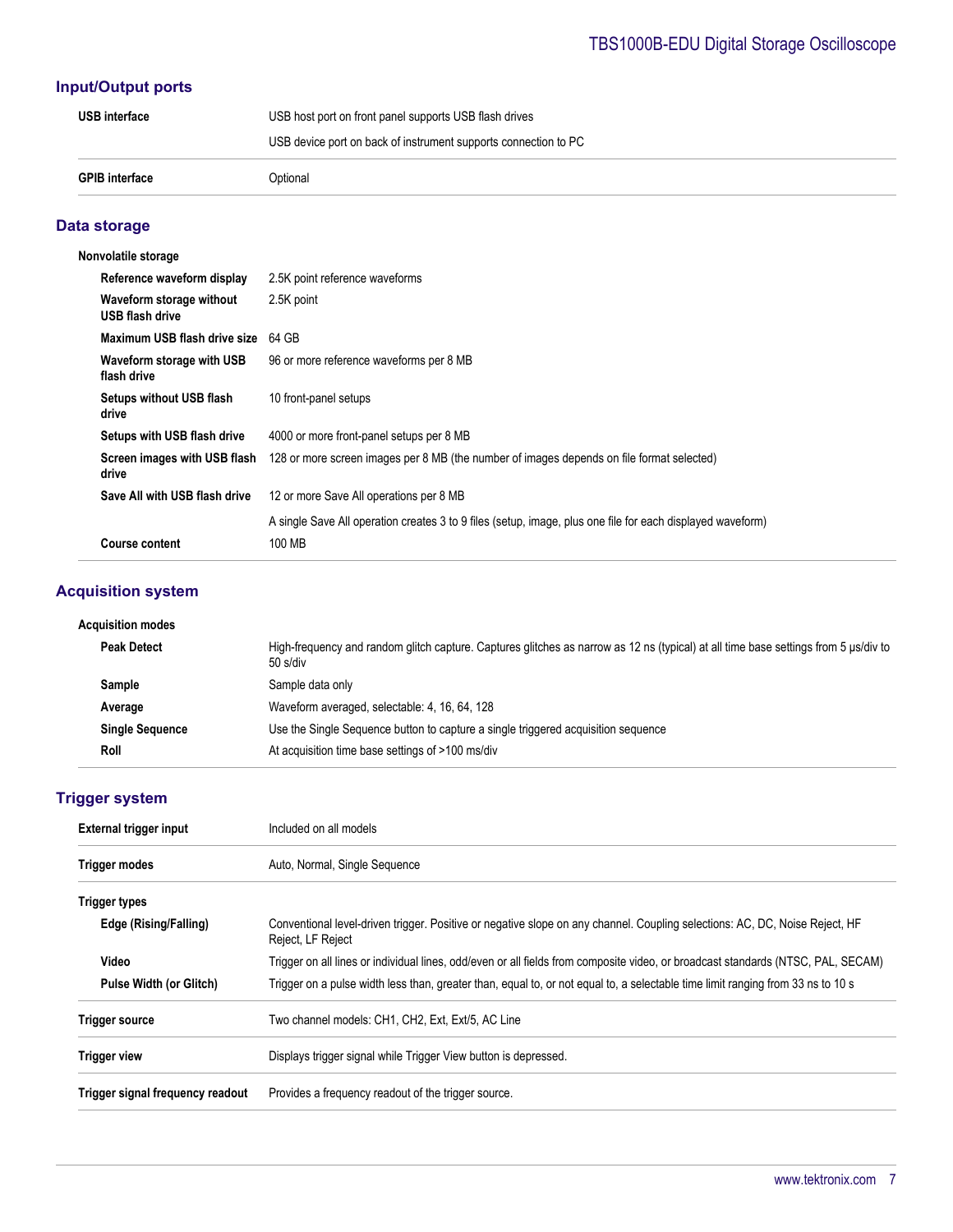## **Datasheet**

#### **Waveform measurements**

| Cursors                       |                                                                                                                                                                                                                                                                                                                                                                                |  |
|-------------------------------|--------------------------------------------------------------------------------------------------------------------------------------------------------------------------------------------------------------------------------------------------------------------------------------------------------------------------------------------------------------------------------|--|
| Types                         | Amplitude, Time                                                                                                                                                                                                                                                                                                                                                                |  |
| <b>Measurements</b>           | ΔΤ. 1/ΔΤ. ΔV                                                                                                                                                                                                                                                                                                                                                                   |  |
| <b>Automatic measurements</b> | Period, Frequency, Pos Width, Neg Width, Rise Time, Fall Time, Maximum, Minimum, Peak-Peak, Mean, RMS, Cycle RMS,<br>Cursor RMS, Phase, Pos Pulse Cnt, Neg Pulse Cnt, Rise Edge Cn, Fall Edge Cn, Pos Duty, Neg Duty, Amplitude, Cycle Mean,<br>Cursor Mean, Burst Width, Pos Overshoot, Neg Overshoot, Area, Cycle Area, High, Low, Delay RR, Delay RF, Delay FR, Delay<br>FF |  |

### **Waveform math**

| Arithmetic     | Add, Subtract, Multiply                                        |
|----------------|----------------------------------------------------------------|
| Math functions | FFT                                                            |
| <b>FFT</b>     | Windows: Hanning, Flat Top, Rectangular 2048 sample points     |
| Sources        | Two channel models: CH1 - CH2, CH2 - CH1, CH1 + CH2, CH1 × CH2 |

#### **Autoset menu**

Single-button, automatic setup of all channels for vertical, horizontal, and trigger systems, with undo autoset.

| Square wave              | Single cycle, multicycle, rising or falling edge             |
|--------------------------|--------------------------------------------------------------|
| Sine wave                | Single cycle, multicycle, FFT spectrum                       |
| Video (NTSC, PAL, SECAM) | Field: All, Odd, or Even Line: All or Selectable Line Number |

### **Autorange**

Automatically adjust vertical and/or horizontal oscilloscope settings when probe is moved from point to point, or when the signal exhibits large changes.

#### **Frequency counter**

| <b>Resolution</b>               | 6 digits                                                                                                                                                                                                                                           |
|---------------------------------|----------------------------------------------------------------------------------------------------------------------------------------------------------------------------------------------------------------------------------------------------|
| Accuracy (typical)              | + 51 parts per million including all frequency reference errors and +1 count errors                                                                                                                                                                |
| <b>Frequency range</b>          | AC coupled, 10 Hz minimum to rated bandwidth                                                                                                                                                                                                       |
| Frequency counter signal source | Pulse width or edge selected trigger source                                                                                                                                                                                                        |
|                                 | Frequency counter measures selected trigger source at all times in pulse width and edge mode, including when the oscilloscope<br>acquisition is halted due to changes in run status, or acquisition of a single shot event has completed.          |
|                                 | The frequency counter does not measure pulses that do not qualify as legitimate trigger events.                                                                                                                                                    |
|                                 | Pulse Width mode: Counts pulses of enough magnitude inside the 250 ms measurement window that qualify as triggerable events<br>(e.g. all narrow pulses in a PWM pulse train if set to "<" mode and the limit is set to a relatively small number). |
|                                 | Edge Trigger mode: Counts all pulses of enough magnitude.                                                                                                                                                                                          |
| <b>Channels</b>                 | 2 channel                                                                                                                                                                                                                                          |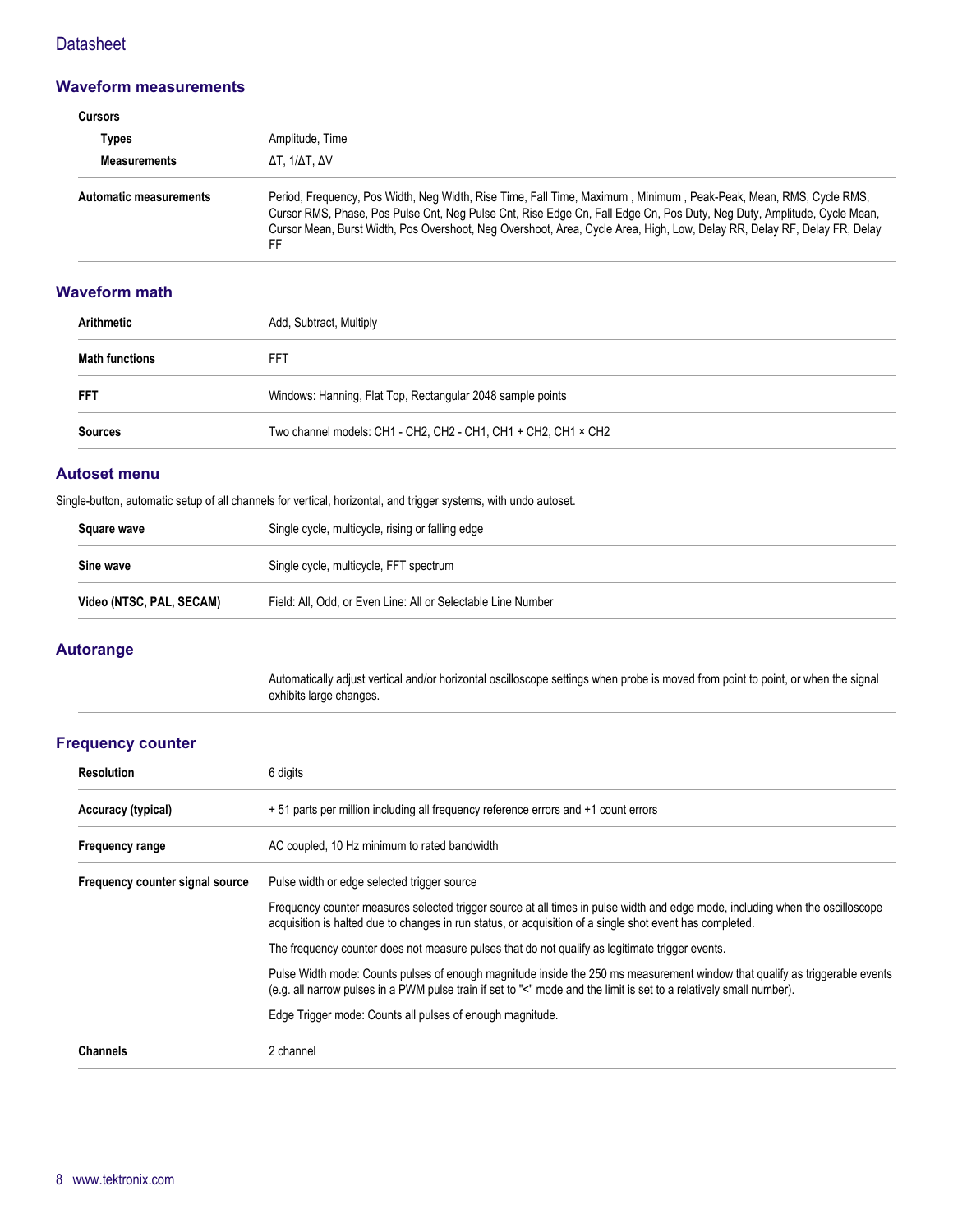## **Display system**

| Interpolation          | Sin (x)/x                             |
|------------------------|---------------------------------------|
| <b>Waveform styles</b> | Dots, vectors                         |
| Persistence            | Off, $1 s$ , $2 s$ , $5 s$ , infinite |
| Format                 | YT and XY                             |

### **Courseware software**

**System requirements** The following PC configuration represents the minimum requirements needed to install the Courseware software.

|             | Operating System   Windows XP, Windows 7, Windows 8, Linux (ubuntu 12.04, 12.10, 13.04 or fedora 18, 19) |
|-------------|----------------------------------------------------------------------------------------------------------|
| <b>RAM</b>  | 512 Megabytes (MB)                                                                                       |
| Disk space  | 1 Gigabyte of available hard disk space                                                                  |
| Display     | XVGA 1024×768 with 120 dpi font size recommended                                                         |
|             | Removable medial CD-ROM or DVD drive                                                                     |
| Peripherals | Keyboard and Microsoft mouse or other compatible pointing device                                         |

## **Physical characteristics**

| <b>Dimensions</b>          |                  | mm      | in.   |
|----------------------------|------------------|---------|-------|
|                            | Height           | 158.0   | 6.22  |
|                            | Width            | 326.3   | 12.85 |
|                            | Depth            | 124.2   | 4.89  |
|                            |                  |         |       |
| <b>Shipping dimensions</b> |                  | mm      | in.   |
|                            | Height           | 266.7   | 10.5  |
|                            | Width            | 476.2   | 18.75 |
|                            | Depth            | 228.6   | 9.0   |
|                            |                  |         |       |
| Weight                     |                  | kg      | lb.   |
|                            | Instrument only  | $2.0\,$ | 4.3   |
|                            | with accessories | $2.2\,$ | 4.9   |
|                            |                  |         |       |
| RM2000B rackmount          |                  | mm      | in    |
|                            | Width            | 482.6   | 19.0  |
|                            | Height           | 177.8   | $7.0$ |
|                            | Depth            | 108.0   | 4.25  |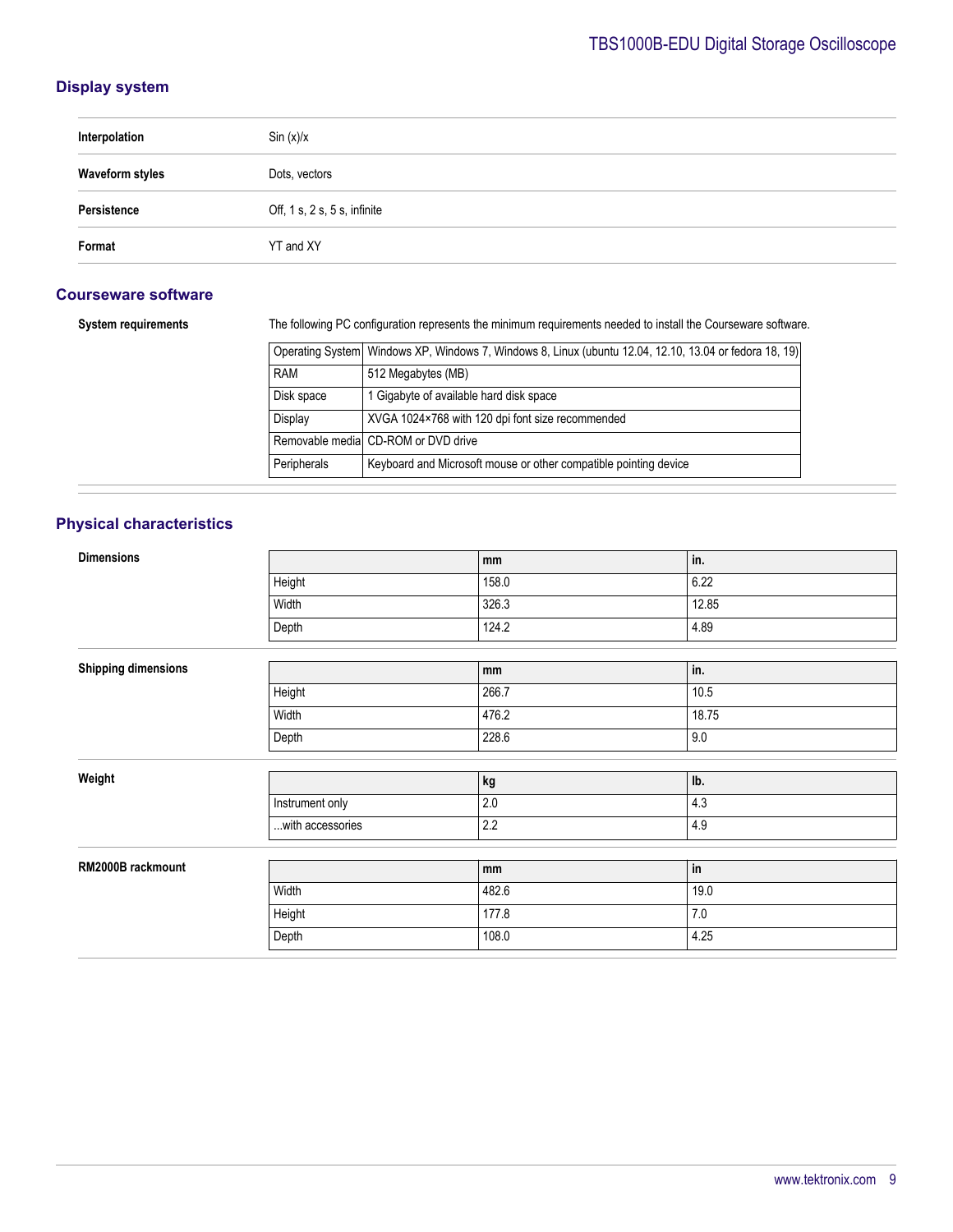## **Datasheet**

## **Environmental**

| Temperature                   |                                                                             |
|-------------------------------|-----------------------------------------------------------------------------|
| Operating                     | 0 to +50 $^{\circ}$ C                                                       |
| Nonoperating                  | $-40$ to +71 °C                                                             |
| Humidity                      |                                                                             |
| Operating and nonoperating    | Up to 85% RH at or below $+40$ °C                                           |
|                               | Up to 45% RH up to $+50$ °C                                                 |
| Altitude                      |                                                                             |
| Operating and nonoperating    | Up to 3,000 m (9,843 ft.)                                                   |
| Regulatory                    |                                                                             |
| Electromagnetic compatibility | Meets Directive 2004/108/EC, EN 61326-2-1 Class A; Australian EMC Framework |
| <b>Safety</b>                 | UL61010-1:2004, CSA22.2 No. 61010-1:2004, EN61010-1:2001, IEC61010-1:2001   |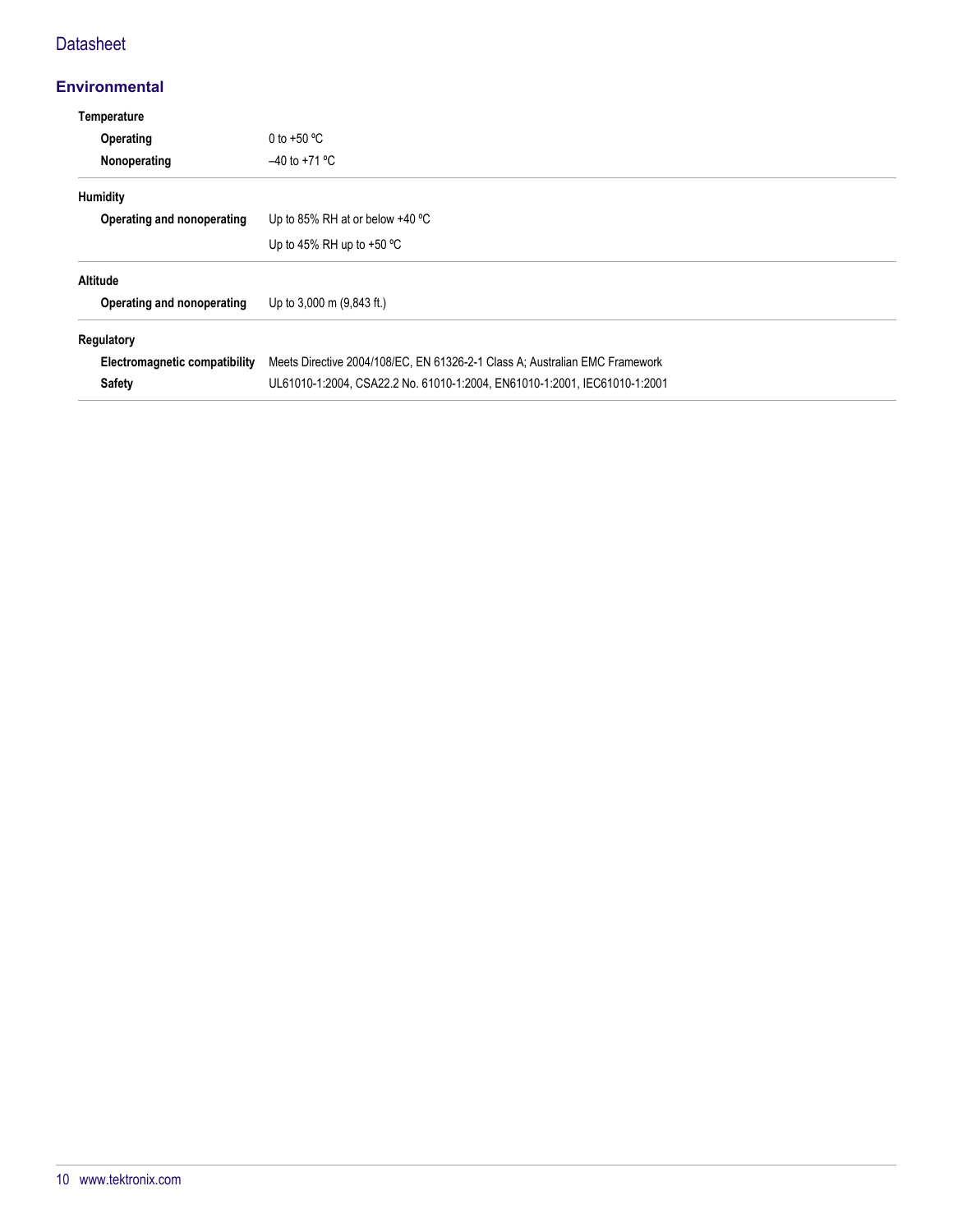# Ordering information

## **Models**

| TBS1052B-EDU | 50 MHz, 2 Ch, 1 GS/s, TFT DSO  |
|--------------|--------------------------------|
| TBS1072B-EDU | 70 MHz, 2 Ch, 1 GS/s, TFT DSO  |
| TBS1102B-EDU | 100 MHz, 2 Ch, 2 GS/s, TFT DSO |
| TBS1152B-EDU | 150 MHz, 2 ch, 2 GS/s, TFT DSO |
| TBS1202B-EDU | 200 MHz, 2 ch, 2 GS/s, TFT DSO |

# **Instrument options**

## **Language options**

| Opt. L1             | French overlay                     |
|---------------------|------------------------------------|
| Opt. L <sub>2</sub> | Italian overlay                    |
| Opt. L <sub>3</sub> | German overlay                     |
| Opt. L4             | Spanish overlay                    |
| Opt. L5             | Japanese overlay                   |
| Opt. L <sub>6</sub> | Portuguese overlay                 |
| Opt. L7             | Simplified Chinese overlay         |
| Opt. L8             | <b>Traditional Chinese overlay</b> |
| Opt. L9             | Korean overlay                     |
| <b>Opt. L10</b>     | Russian overlay                    |

### **Power plug options**

| Opt. A0                | North America power plug (115 V, 60 Hz)    |
|------------------------|--------------------------------------------|
| Opt. A1                | Universal Euro power plug (220 V, 50 Hz)   |
| Opt. A2                | United Kingdom power plug (240 V, 50 Hz)   |
| Opt. A3                | Australia power plug (240 V, 50 Hz)        |
| Opt. A4                | North America power plug (240 V, 50 Hz)    |
| Opt. A5                | Switzerland power plug (220 V, 50 Hz)      |
| Opt. A6                | Japan power plug (100 V, 110/120 V, 60 Hz) |
| Opt. A10               | China power plug (50 Hz)                   |
| <b>Opt. A11</b>        | India power plug (50 Hz)                   |
| <b>Opt. A12</b>        | Brazil power plug (60 Hz)                  |
| <b>Opt. A99</b>        | No power cord                              |
| <b>Service options</b> |                                            |

**Opt. D1** Calibration Data Report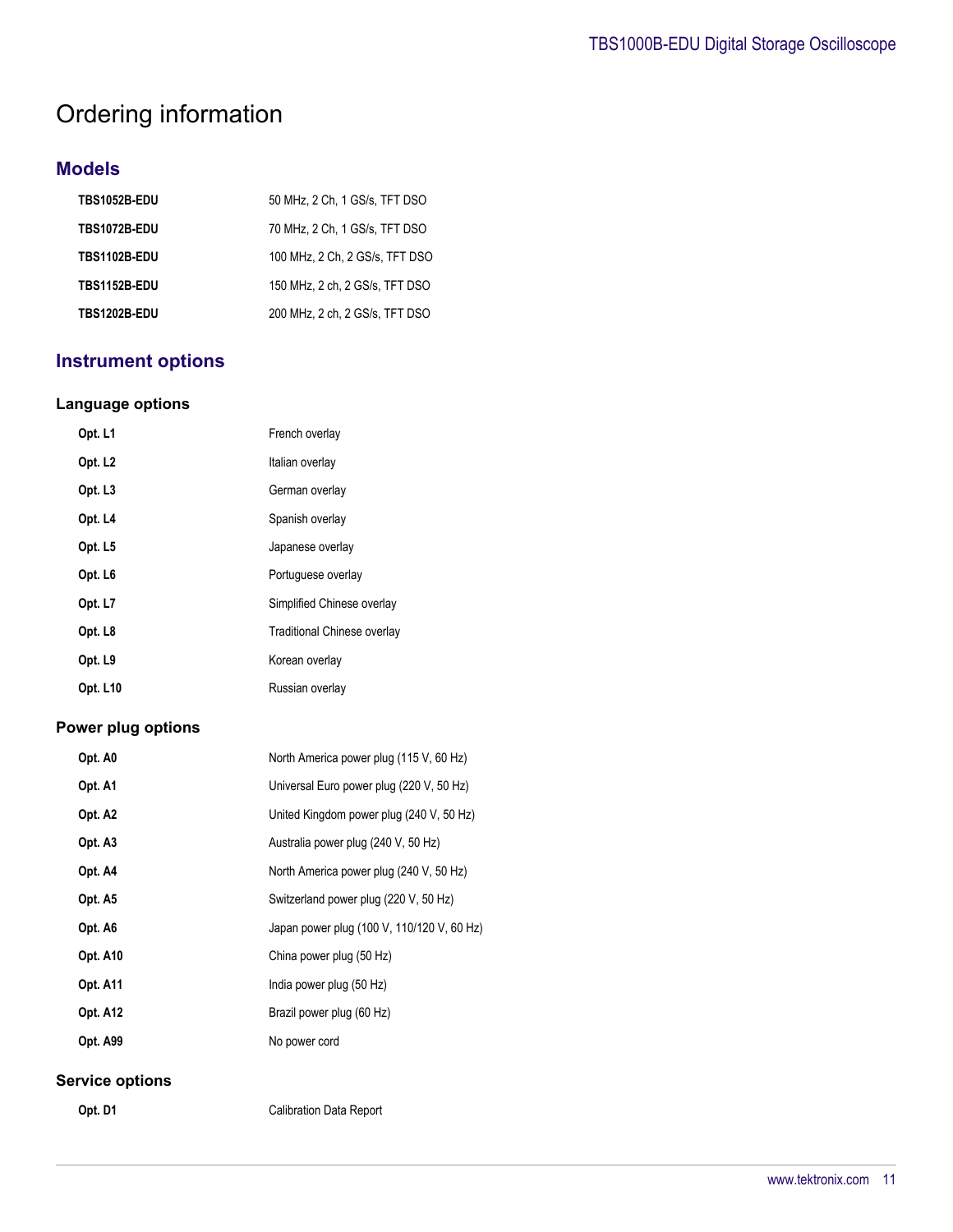Probes and accessories are not covered by the oscilloscope warranty and Service Offerings. Refer to the datasheet of each probe and accessory model for its unique warranty and calibration terms.

#### **Probe option**

**TBS1XX2B-EDU P2220** Replaces standard probes with P2220 probes (200 MHz passive voltage probes with 1x/ 10x attenuation)

## **Accessories**

#### **Standard accessories**

| <b>Accessory</b>                            | <b>Description</b>                                                                                                                                                                                                                                                                                                                                                                                |
|---------------------------------------------|---------------------------------------------------------------------------------------------------------------------------------------------------------------------------------------------------------------------------------------------------------------------------------------------------------------------------------------------------------------------------------------------------|
| Passive probes, one per channel             | TPP0051: 50MHz passive probe for: TBS1052B-EDU                                                                                                                                                                                                                                                                                                                                                    |
|                                             | TPP0101: 100 MHz passive probe for: TBS1072B-EDU, TBS1102B-EDU                                                                                                                                                                                                                                                                                                                                    |
|                                             | TPP0201: 200 MHz passive probe for: TBS1152B-EDU, TBS1202B-EDU                                                                                                                                                                                                                                                                                                                                    |
| Power cord                                  | (Please specify plug option)                                                                                                                                                                                                                                                                                                                                                                      |
| NIM/NIST                                    | Traceable certificate of calibration                                                                                                                                                                                                                                                                                                                                                              |
| Printed documentation                       | Installation and safety manual                                                                                                                                                                                                                                                                                                                                                                    |
|                                             | (English, Japanese, and Simplified Chinese)                                                                                                                                                                                                                                                                                                                                                       |
| CD with customer documentation and software | Customer documentation including detailed user manuals (English, French, German, Italian, Japanese, Korean,<br>Portuguese, Russian, Simplified Chinese, Spanish, Traditional Chinese), Courseware PC Software, example<br>Courseware labs, ABC's of Probes application note, XYZ's of Oscilloscopes application note, Courseware PC<br>Software download link, www.tek.com Education landing page |
| 5-year warranty                             | Covers labor and parts for defects in materials and workmanship for 5 years, excluding probes and accessories<br>(probes and accessories are not covered by the oscilloscope warranty and service offerings. refer to the data sheet<br>of each probe and accessory model for its unique warranty and calibration terms)                                                                          |

### **Recommended accessories**

| <b>Accessory</b> | <b>Description</b>                                          |
|------------------|-------------------------------------------------------------|
| TEK-USB-488      | GPIB-to-USB converter                                       |
| AC2100           | Soft carrying case for instrument                           |
| HCTEK4321        | Hard plastic carrying case for instrument (requires AC2100) |
| <b>RM2000B</b>   | Rackmount kit                                               |
| 077-0444-xx      | Programmer manual - English only                            |
| 077-0897-xx      | Service manual - English only                               |
| 174-4401-xx      | USB host to device cable, 3 ft. long                        |

### **Recommended probes**

| Probe   | <b>Description</b>                                 |
|---------|----------------------------------------------------|
| TPP0051 | 10X passive probe, 50 MHz bandwidth                |
| TPP0101 | 10X passive probe, 100 MHz bandwidth               |
| TPP0201 | 10X passive probe, 200 MHz bandwidth               |
| P2220   | 1X/10X passive probe, 200 MHz bandwidth            |
| P6101B  | 1X passive probe (15 MHz, 300 V RMS CAT II rating) |
| P6015A  | 1000X high-voltage passive probe (75 MHz)          |
| P5100A  | 100X high-voltage passive probe (500 MHz)          |
| P5200A  | 50 MHz, 50X/500X high-voltage differential probe   |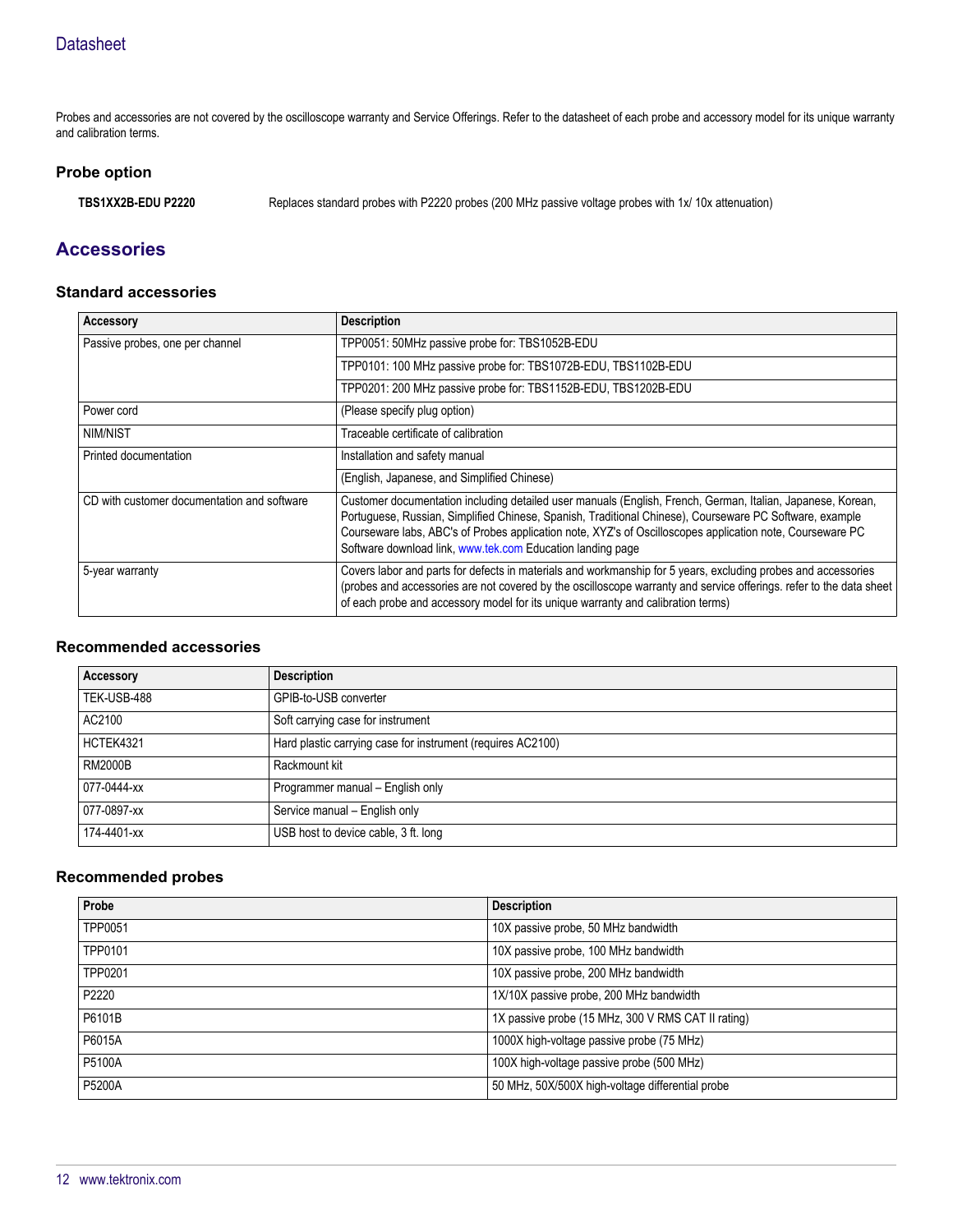| Probe            | <b>Description</b>                          |
|------------------|---------------------------------------------|
| P6021A           | 15 A, 60 MHz AC current probe               |
| P6022            | 6 A, 120 MHz AC current probe               |
| A621             | 2000 A, 5 to 50 kHz AC current probe        |
| A622             | 100 A, 100 kHz AC/DC current probe/BNC      |
| TCP303/TCPA300   | 150 A, 15 MHz AC/DC current probe/amplifier |
| TCP305A/TCPA300  | 50 A, 50 MHz AC/DC current probe/amplifier  |
| TCP312A/TCPA300  | 30 A, 100 MHz AC/DC current probe/amplifier |
| TCP404XL/TCPA400 | 500 A, 2 MHz AC/DC current probe/amplifier  |

# $C \in$ (SRI) (SRI)

Tektronix is registered to ISO 9001 and ISO 14001 by SRI Quality System Registrar.



Product(s) complies with IEEE Standard 488.1-1987, RS-232-C, and with Tektronix Standard Codes and Formats.